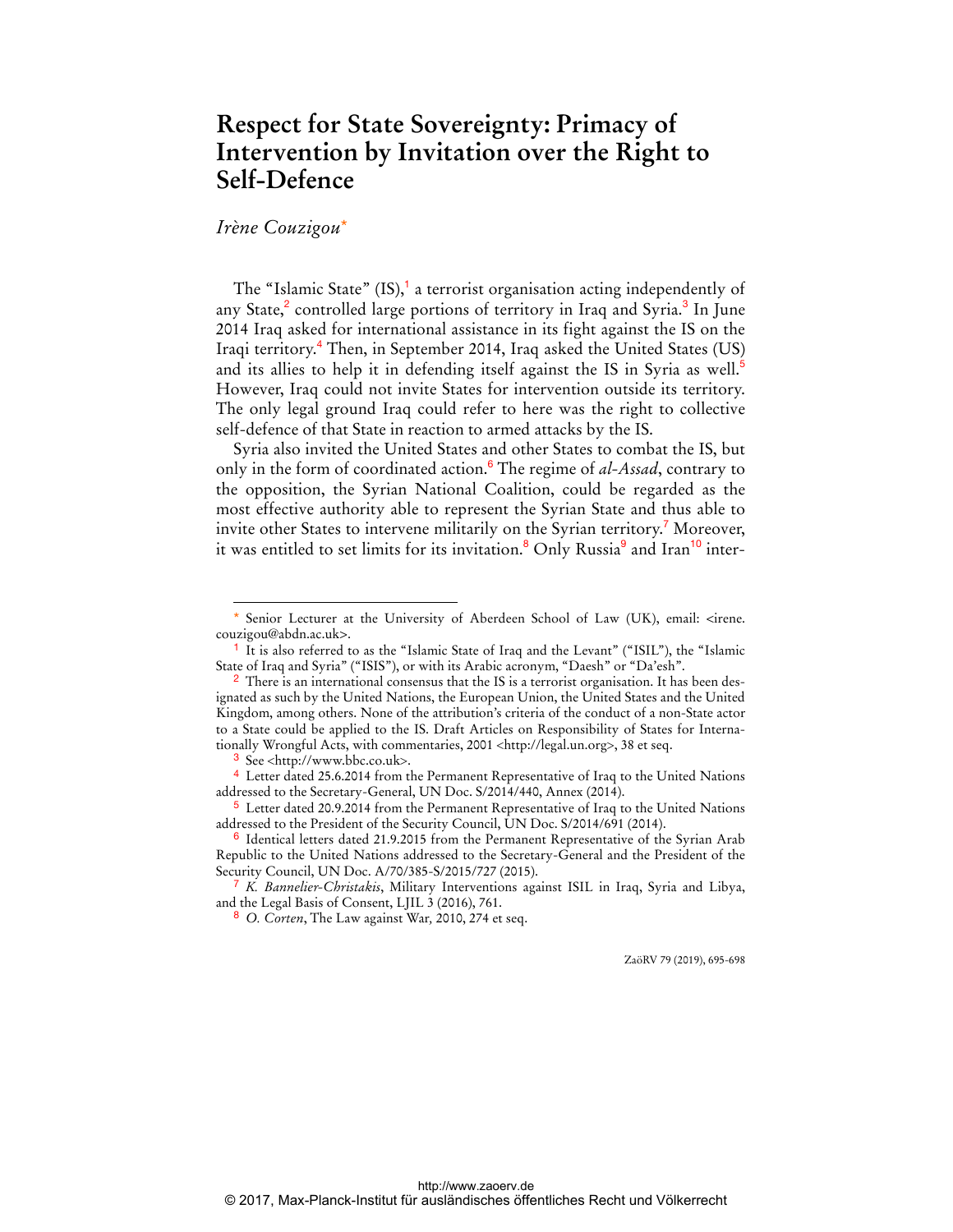vened in Syria with the consent of President *al-Assad*. Their military presence was considered to be legal, as long as it was directed against the IS and not against the opposition of the regime of *al-Assad*. 11 Other States that intervened in Syria rejected its invitation for coordinated action.<sup>12</sup> The reason for this seems to be their refusal to be associated with a regime engaged in severe infringements of international law that had crossed the threshold of war crimes and crimes against humanity.13 Coordination with President *al-Assad* would have strengthened his political position. The question arises as to whether the political reason for refusing the Syrian conditional invitation for intervention can be translated into a legal consideration. A State should not accept an intervention by invitation when by so doing it violates its duty not to assist another State in the commission of serious violations of international law. Indeed, in accordance with a rule that is consolidating in customary international law, a State should not aid or assist another State in the commission of an internationally wrongful act by another State if the State providing the aid or assistance is aware of the circumstances making the conduct of the assisted State internationally wrongful and if the act would be considered to be internationally wrongful had it been perpetrated by the assisting State itself.<sup>14</sup> However, it *cannot be convincingly argued that*, had the States that intervened in Syria without its consent accepted Syria's invitation for coordinated intervention, they would automatically have engaged themselves in a conduct amounting to assistance to serious violations of international law. Indeed, under international law, Syria had the right to defend its territory against the occupation by the IS. Other States could not assume that Syria would have necessarily perpetrated a se-

ZaöRV 79 (2019)

 $\overline{a}$ 

<sup>9</sup> Letter dated 15.10.2015 from the Permanent Representative of the Russian Federation to the United Nations addressed to the President of the Security Council, UN Doc. S/2015/792, Annex (2015).

<sup>10</sup> Iranian President, *H. Rohani*, explained that Iranian "military advisers" are present in Syria on the invitation of the governments of that State. See his interview in Le Monde, 30.1.2016.

<sup>11</sup> External intervention is unlawful when it aims to settle an internal political conflict in favour of the established government. See *K. Bannelier/T. Christakis*, Under the UN Security Council's Watchful Eyes: Military Intervention by Invitation in the Malian Conflict, LJIL 26 (2003), 855.

<sup>&</sup>lt;sup>12</sup> Identical letters dated 21.9.2015 from the Permanent Representative of the Syrian Arab Republic to the United Nations addressed to the Secretary-General and the President of the Security Council, UN Doc. A/70/385-S/2015/727 (2015).

<sup>13</sup> See for instance *B. H. Obama*, Statement by the President on ISIL, The White House, 10.9.2014 <https://obamawhitehouse.archives.gov>.

<sup>&</sup>lt;sup>14</sup> See Art. 14 and its commentary that quotes States' practice in the Draft Articles on Responsibility of States for Internationally Wrongful Acts, with commentaries, 2001, http://legal.un.org, 65 et seq.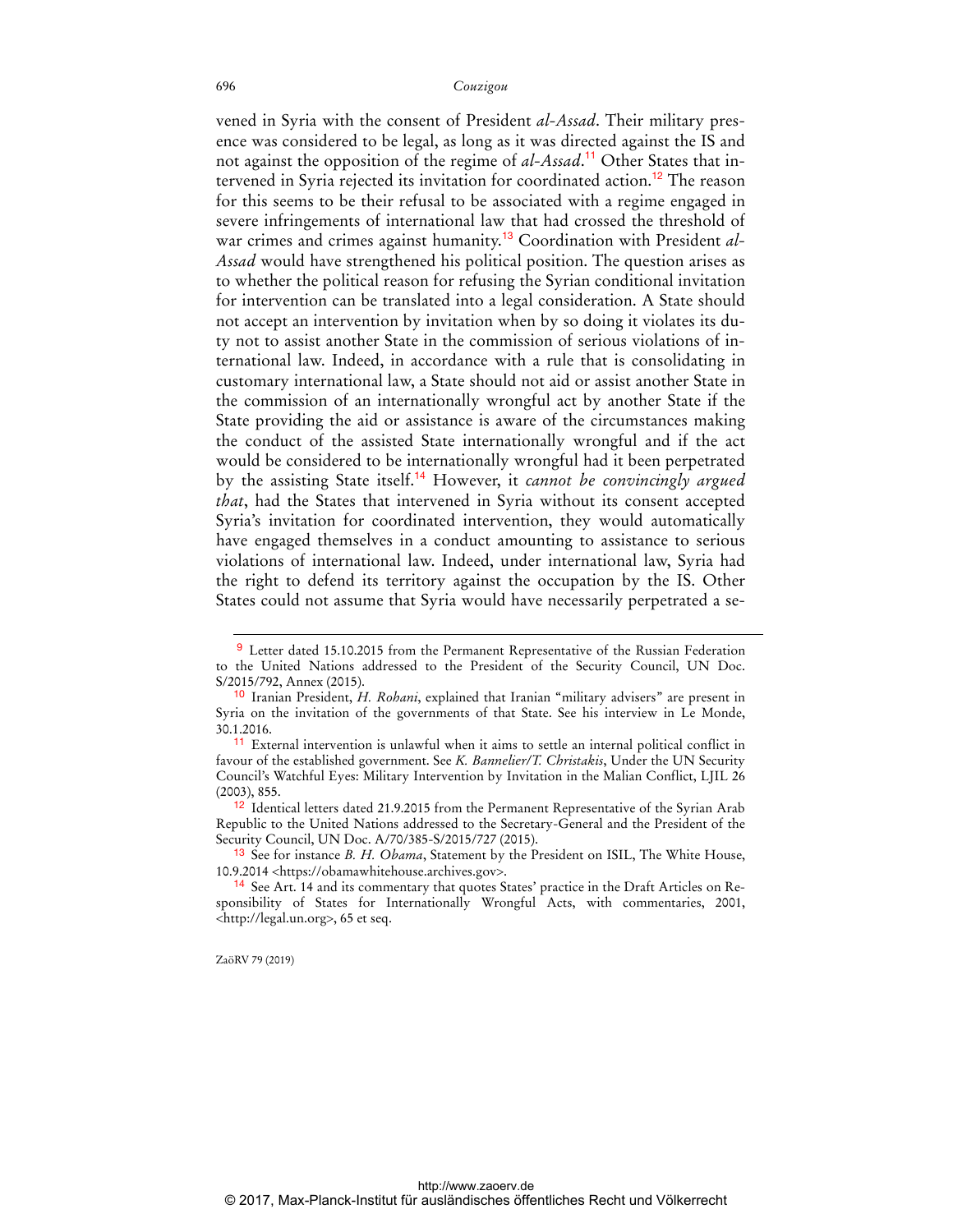rious violation of international law in doing so, such as a grave breach of the Geneva Conventions<sup>15</sup> or of the Convention on the Prohibition of the Development, Production, Stockpiling and Use of Chemical Weapons and on their Destruction.<sup>16</sup> Moreover, it cannot be demonstrated that coordinated action with Syria would have prevented efficient action against the  $IS^{17}$  To our knowledge, no State challenged the legality of the military action of Russia and Iran against the IS on the ground of intervention by invitation. Thus, it is here submitted that there was no legal obligation to reject Syria's conditional offer for intervention.

Bahrain, Qatar, Jordan, Saudi Arabia and the United Arab Emirates did not give any justification for their participation in the US-led airstrikes against the IS in Syria. The other 11 States that intervened in Syria justified their military presence in Syria on the ground of the right to self-defence against the IS. The right to self-defence invoked was the right to collective self-defence of Iraq, and, after the terror attacks of the IS in Paris and in Saint-Denis in November 2015, of France, or the right to individual selfdefence.<sup>18</sup> Some of the intervening States advanced another reason, other than the need to react to an (ongoing, imminent or threat of) armed attack, to justify entering into Syria's territory without its consent. The United States, Canada, Australia, Turkey and the United Kingdom stated that Syria was "unwilling or unable" to prevent attacks emanating from the IS from its territory.<sup>19</sup>

The customary nature of the right to self-defence against non-State actors is contested, even if circumscribed by the "unwilling or unable" test.<sup>20</sup> If the position is taken that such a right to self-defence exists or is crystallising in customary international law,<sup>21</sup> the question arises as to whether States enjoyed a discretionary choice between intervening in Syria on the basis of intervention by invitation or on the ground of the right to self-defence. In-

 $\overline{a}$ 

ZaöRV 79 (2019)

<sup>15</sup> Art. 3 of the four Geneva Conventions applies to non-international armed conflicts. See for instance Art. 3 Convention (I) for the Amelioration of the Condition of the Wounded and Sick in Armed Forces in the Field. Geneva, 12.8.1949, 75 UNTS 32-34.

<sup>16</sup> 1974 UNTS 45.

<sup>17</sup> *R. Goodman*, International Law on Airstrikes against ISIS in Syria, Just Security  $(28.8.2014)$ , <https://www.justsecurity.org>.

<sup>&</sup>lt;sup>18</sup> While some of those States participated in the airstrikes against the IS, others simply provided military assistance, like Germany.

<sup>19</sup> *I. Couzigou*, The Fight against the "Islamic State" in Syria: Towards the Modification of the Right to Self-Defence?, Geopolitics, History, and International Relations 9 (2017), 88.

<sup>20</sup> *O. Corten*, The ''Unwilling or Unable'' Test: Has It Been, and Could It Be, Accepted?, LJIL 29 (2016), 791.

<sup>21</sup> *A. S. Deeks*, "Unwilling or Unable": Toward a Normative Framework for Extraterritorial Self-Defense, Va. J. Int'l L. 52 (2011-2012), 485 et seq.